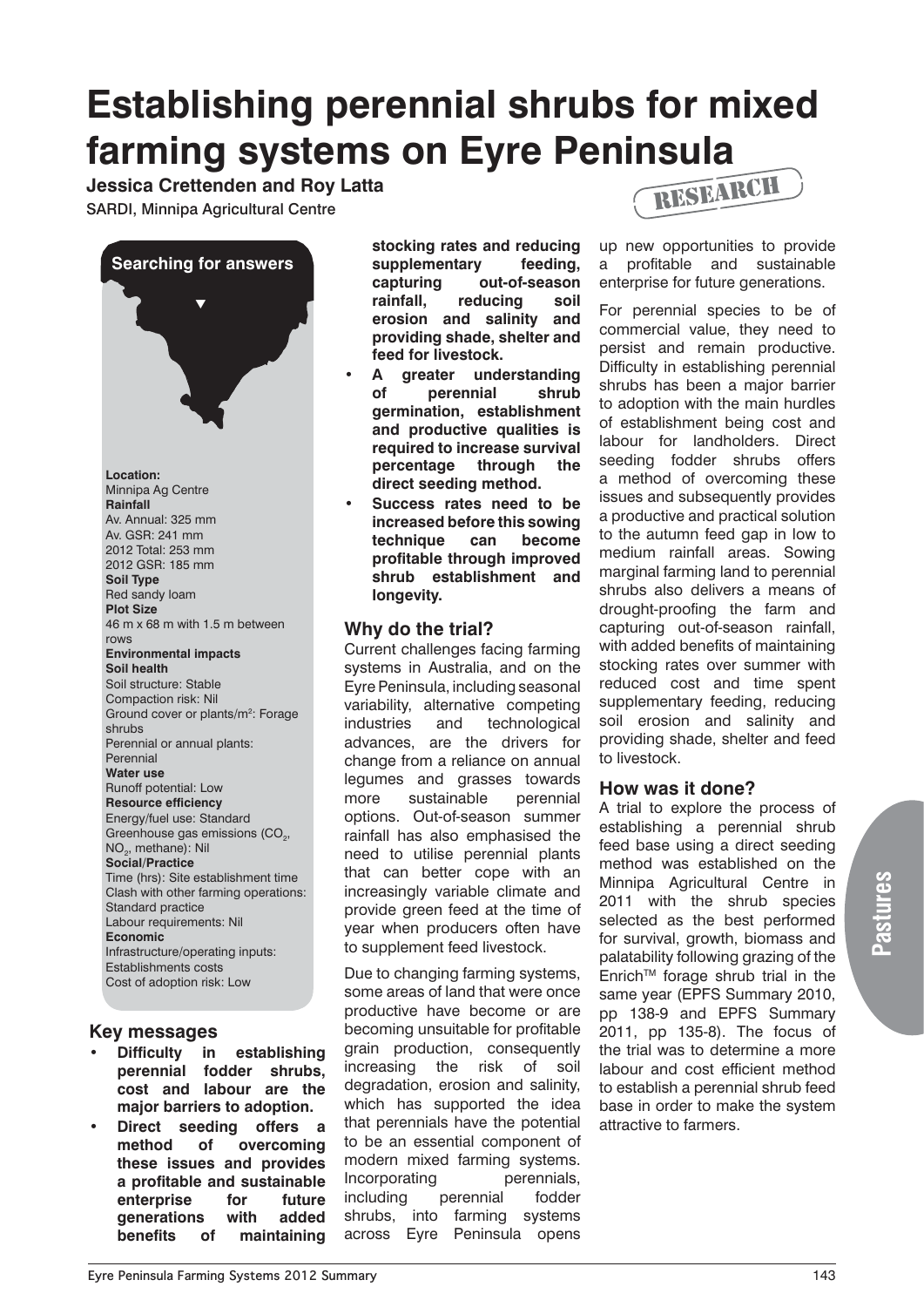The 46 m x 68 m site was established on 1 June 2011 with 4 replicates x 6 species, making a total 64 plots. Weeds were eradicated from the site after herbicide application in late July. Replicates 1, 2 and 3 were sown with a No-till plot seeder to have 3 rows x 9 m with a 1.5 m gap between rows using a mixture of treated purchased and collected seed. Seeding rate was determined by seed weight, viability and establishment percentage (Table 1). Replicate 4 was planted with 18 plants per plot on the site as tube stock (established in a greenhouse on 13 July using the same seed) on 22 August for comparison with the direct seeding method. These plants were watered with 200 ml/ plant/day for 5 days after sowing due to dry conditions.

The success or failure of plant establishment and survival were

observed and measured over 2011 and 2012 in anticipation that the site may be grazed once shrubs were established and biomass was sufficient for grazing in following years.

#### **What happened?**

Table 1 shows that all of the perennial shrubs established well after some good rain in August and September after sowing, however the germination of spring weeds over many of the plots caused issues as some shrubs were out-competed, reducing plant numbers towards the end of 2011. Shrubs emerged in high density in the direct seeding replicate, however not all survived which allowed improved growth and greater biomass in the living shrubs. The tube stock shrubs were more established than the direct seeded shrubs at time of sowing and had a greater growth

before the end of 2011, however were less dense and therefore had similar biomass to the other plots. The successful species included *E. tomentosa, A. semibaccata* and *R. preissii* which established well and have grown significantly since sowing. *A. ligulata* also established well but was unsuccessful because of poor survival. Due to lack of shrubs emerging, it was determined that higher seeding rates were required for *A. nummularia* and *A. amnicola* to improve shrub numbers.

Plant size differed between shrub species at the end of 2012 with some species established well enough to graze in 2013; however grazing will have to be delayed until 2014 due to shrub variation over the site. After a particularly dry spring in 2012, *A. semibaccata*  has browned off and has ceased growing, however other species are surviving well.

| <b>Perennial shrub</b><br>species           | <b>Pre-sowing</b><br>seed treatment | <b>Sowing rate</b><br>(grams) |         | <b>Shrub count</b><br>(number)* |                 |          |
|---------------------------------------------|-------------------------------------|-------------------------------|---------|---------------------------------|-----------------|----------|
|                                             |                                     | Per<br>placement              | Per row | Oct 2011                        | <b>Nov 2011</b> | Oct 2012 |
| Atriplex nummularia<br>(old man saltbush)   | Soak then leach                     | 0.43                          | 2.59    | 60 (15)                         | 33(13)          | 22(11)   |
| Atriplex amnicola<br>(swamp saltbush)       | Soak then leach                     | 0.18                          | 1.10    | 54 (17)                         | 34 (15)         | 18(9)    |
| Enchylaena tomentosa<br>(ruby saltbush)     | Leach                               | 0.48                          | 2.88    | 377 (67)                        | 228 (67)        | 119 (16) |
| Rhagodia preissii<br>(mallee saltbush)      | Soak then leach                     | 0.27                          | 1.65    | 662 (82)                        | 352 (82)        | 71 (15)  |
| Atriplex semibaccata<br>(creeping saltbush) | Soak then leach                     | 0.25                          | 1.53    | 637 (142)                       | 251(18)         | 97(18)   |
| Atriplex ligulata<br>(sandhill wattle)      | Soak in boiling<br>water            | 0.74                          | 4.49    | 283 (96)                        | 81 (60)         | 18 (12)  |

*Table 1 Names, seed treatment, sowing rate and survival numbers of perennial shrub species at the Minnipa site*

*\*figures in brackets for the shrub count describe the number of shrubs surviving out of the total number recorded in replicate 4 (established from tube stock)*